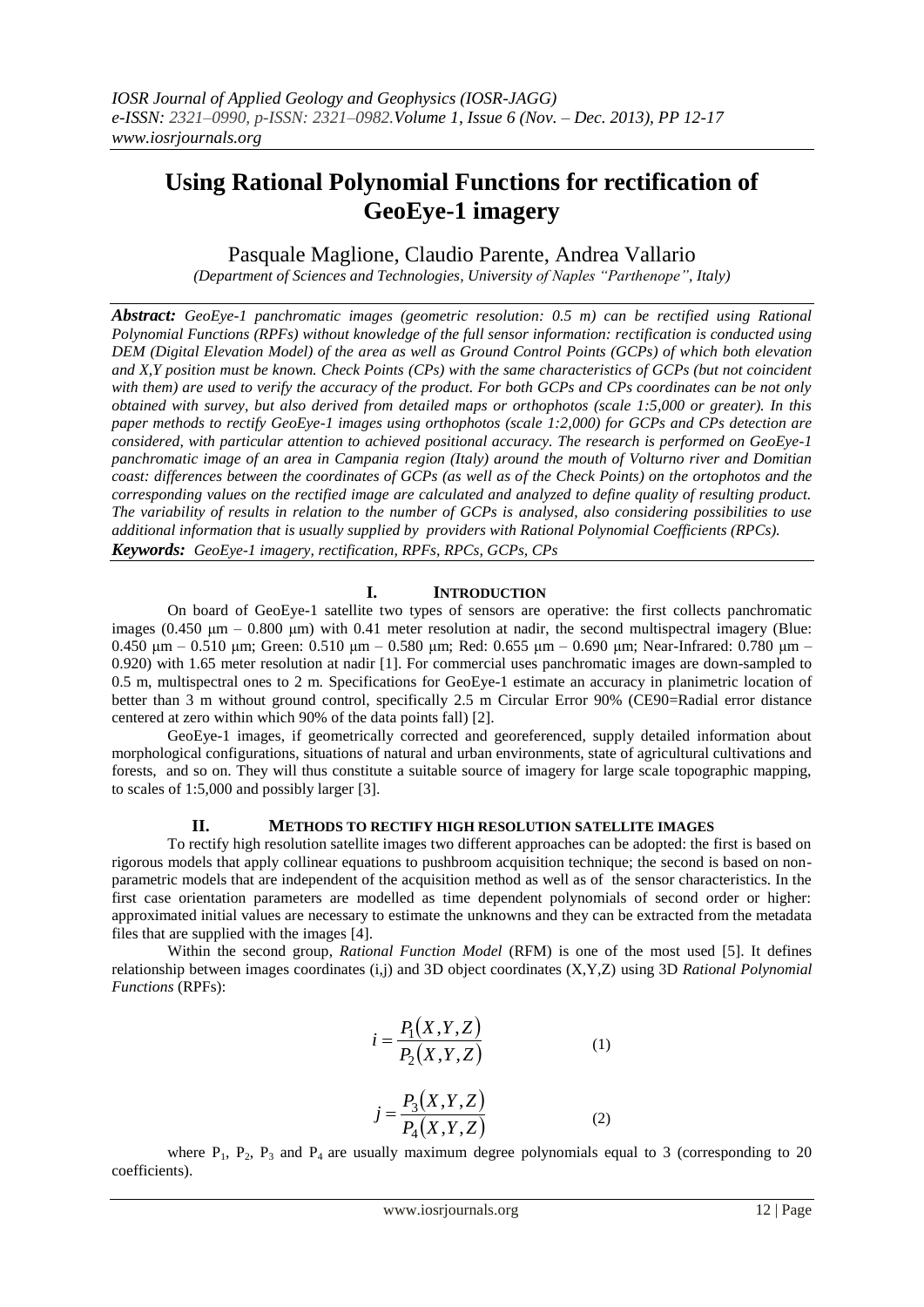For example, polynomial  $P_1$  is:

or example, polynomial P<sub>1</sub> is:  
\n
$$
a_{000} + a_{100}X + a_{010}Y + a_{001}Z + a_{110}XY + a_{101}XZ + a_{011}YZ + a_{200}X^2 + a_{020}Y^2 + a_{002}Z^2 + a_{111}XYZ + a_{210}X^2Y + a_{201}X^2Z + a_{120}Y^2X + a_{021}Y^2Z + a_{102}Z^2X + a_{012}Z^2Y + a_{300}X^3 + a_{030}Y^3 + a_{003}Z^3
$$
\n(3)

For consequence a generic polynomial can be expressed as:

$$
P_n(X,Y,Z) = \sum_{i=0}^{m_1} \sum_{j=0}^{m_2} \sum_{k=0}^{m_3} a_{ijk} X^i Y^j Z^k
$$
 (4)

where:

$$
0 \le m_1 \le 3;
$$
  
\n
$$
0 \le m_2 \le 3;
$$
  
\n
$$
0 \le m_3 \le 3;
$$
  
\n
$$
m_1 + m_2 + m_3 \le 3
$$
\n(5)

To determine values of the coefficients, *Ground Control Points* (GCPs), of which both i,j and XYZ coordinates are known, must be considered. In the polynomials  $P_2$  and  $P_4$  the first terms are assumed equal to 1, so 78 coefficients are present in (1) and (2). For consequence at least 39 GCPs are necessary. Accuracy of solution depends from the number and the distribution of GCPs. Best results, in fact, are obtained using a large number of GCPs which must have also a regular distribution both planimetric and altimetric. To estimate accuracy of results it is necessary to consider errors in the reference points that are not only GCPs but also *Check Points* (CPs): for them i,j and XYZ coordinates must be known [6] [7] [8]. The application of RPFs requires also the availability of DEM (*Digital Elevation Model*) of the whole area.

The coefficients of the polynomials are often supplied with the image (*Rational Polynomial Coefficients*, RPCs): they are generated by the image provider considering the position of the satellite at the time of image capture [9]. Software for rectification generally permit the user to introduce GCPs to improve coefficients calculation, but in this case high quality of results is achieved with a smaller number of Points.

#### **III. APPLICATION OF RPFS TO GEOEYE-1 IMAGE**

GeoEye-1 panchromatic image concerning an area in Campania region (Italy) around the mouth of Volturno river and Domitian coast is considered to compare different approaches for rectification (Fig. 1).

The zone is particularly interesting for environmental as well as anthropic aspects: in the last decades the shoreline has been interested by intensive erosion as well as sediments accumulation [10]; it includes the Regional Natural Reserve Volturno River - Coast of Licola that protects a mosaic of natural environments (with dune ridges colonized by mastic, heather, juniper, rosemary, buckthorn and arbutus) survived to the urbanization of the coastline [11]. For those and more other elements the whole zone requires continuous monitoring actions that can be based also on satellite images to which high values of spatial resolution and positional accuracy are required.



Fig. 1 - The considered GeoEye-1 scene (area around the mouth of Volturno river and Domitian coast) and its location in Campania region (Italy)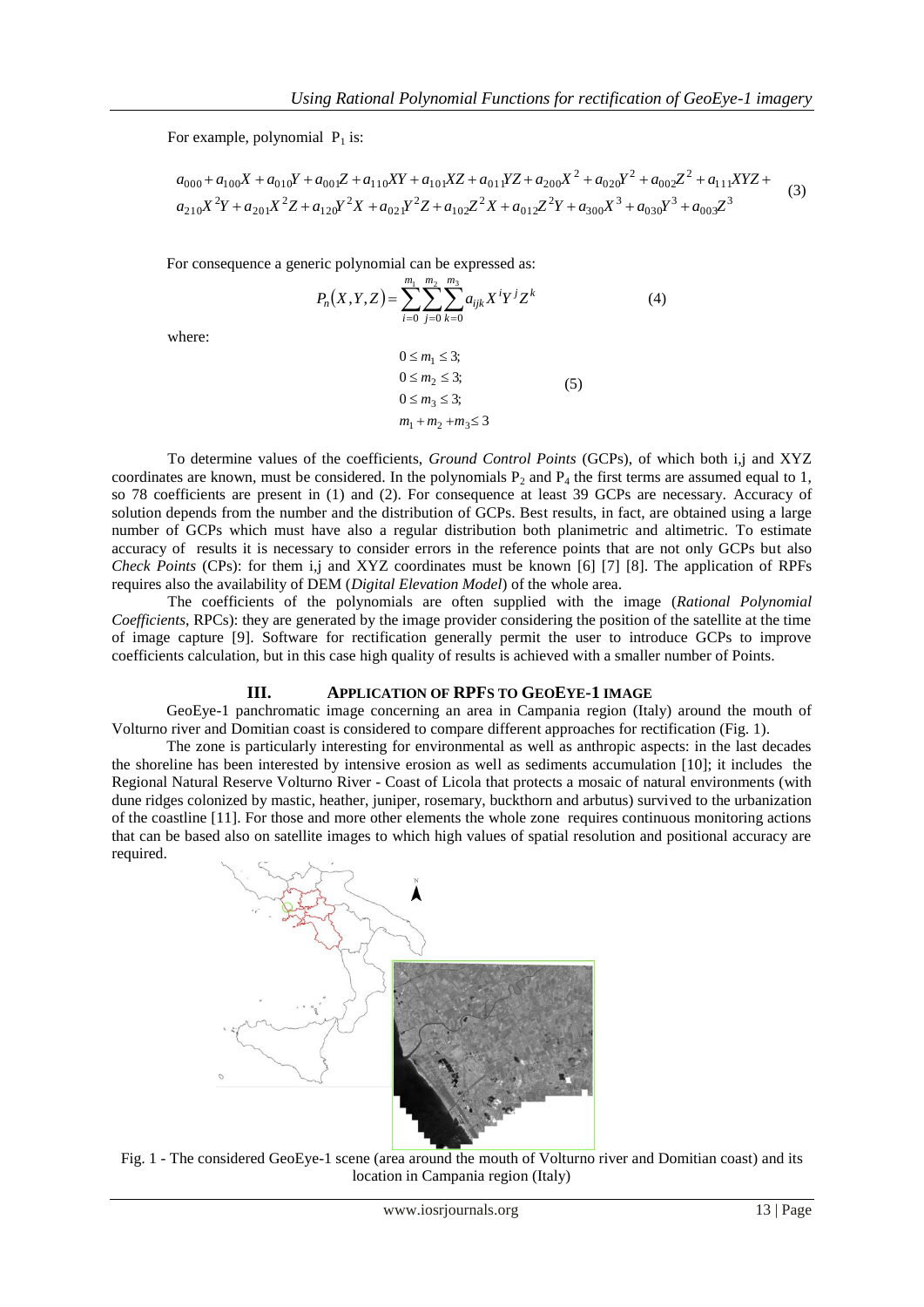The considered GeoEye-1 is accompanied by RPCs generated by the provider. Rectification processes are conducted using PCI Geomatica OrthoEngine in two different ways, with and without original RPCs. GCPs and CPs planimetric coordinates are derived from orthophotos of Campania Region at scale 1:2,000, while elevations are obtained by DEM of the area with grid 2 m x 2 m.

In Tables 1 and 2 statistic values (maximum, minimum, mean, standard deviation, RMS) of the residual errors obtained for GCPs and CPs in XY direction are reported, in reference to different possibilities for RFM application. Particularly, the following options are considered: RPCs use with 0, 5, 10, 15 GCPs (Fig. 2, 3, 4, 5); RPFs use (without RPCs of the provider) with 45, 60 and 90 GCPs (Fig. 6, 7, 8); for all situations the same 15 CPs are introduced. Increasing number of GCPs provides more accurate results both with or without RPCs: in the first case, few points are necessary to achieve elevate levels of accuracy; on the other site, without RPCs several GCPs must be used. Residual errors testify that rectified image obtained from application of RPFs with RPCs and 15 GCPs presents high accuracy, so to be used as product at scale 1:5,000 or greater.

| <b>RPCs</b>     | Mean<br>(m) | Min<br>(m) | Max<br>(m) | $St.$ dev.<br>(m) | <b>RMS</b><br>(m) |
|-----------------|-------------|------------|------------|-------------------|-------------------|
| CPs: 15         | 2.646       | 1.286      | 3.749      | 0.649             | 2.724             |
| GCPs: 5         | 0.716       | 0.492      | 0.950      | 0.152             | 0.732             |
| <b>CPs: 15</b>  | 1.230       | 0.158      | 2.838      | 0.718             | 1.424             |
| GCPs: 10        | 0.494       | 0.095      | 1.006      | 0.287             | 0.571             |
| CPs: 15         | 1.013       | 0.160      | 2.459      | 0.688             | 1.225             |
| <b>GCPs: 15</b> | 0.643       | 0.276      | 1.355      | 0.321             | 0.719             |
| <b>CPs: 15</b>  | 1.014       | 0.124      | 2.603      | 0.710             | 1.237             |

Table 1 - Residuals (in meters) obtained for Ground Control Points and Check Points by using RPCs

Table 2 - Residuals (in meters) obtained for Ground Control Points and Check Points by using RPFs without

| <b>RPCs</b>     |             |            |            |                   |                   |  |  |  |
|-----------------|-------------|------------|------------|-------------------|-------------------|--|--|--|
| No RPCs         | Mean<br>(m) | Min<br>(m) | Max<br>(m) | $St.$ dev.<br>(m) | <b>RMS</b><br>(m) |  |  |  |
| <b>GCPs: 45</b> | 0.454       | 0.015      | 1.329      | 0.343             | 0.570             |  |  |  |
| CPs: 15         | 1.625       | 0.355      | 4.444      | 1.033             | 1.925             |  |  |  |
| GCPs: 60        | 0.619       | 0.074      | 1.698      | 0.382             | 0.728             |  |  |  |
| CPs: 15         | 1.309       | 0.315      | 1.964      | 0.489             | 1.397             |  |  |  |
| GCPs: 90        | 0.821       | 0.055      | 1.867      | 0.454             | 0.938             |  |  |  |
| CPs: 15         | 1.154       | 0.178      | 1.944      | 0.511             | 1.262             |  |  |  |

### **IV. CONCLUSION**

Using Rational Polynomial Functions rectification of high resolution images such as GeoEye-1 can be conducted without knowledge of acquisition method as well as of the sensor characteristics. The test presented in this paper for GeoEye-1 image confirms that high accuracy can be obtained using detailed orthophotos to derive coordinates of GCPs. In this case, even if accuracy levels which are guaranteed with survey (for example with the use of GNSS geodetic receivers) can't be achieved, interesting results are obtained if the scale of orthophotos is great. Application of RPFs with RPCs permits to use smaller number of GCPs. The low cost and availability of GeoEye-1 base products encourages to apply RFM, so to obtain, with contained consumption of resources, ortho products for several applications, such as maps updating. The best results of this case study confirm possibility to use GeoEye-1 images for 1:5,000 scale topographic mapping.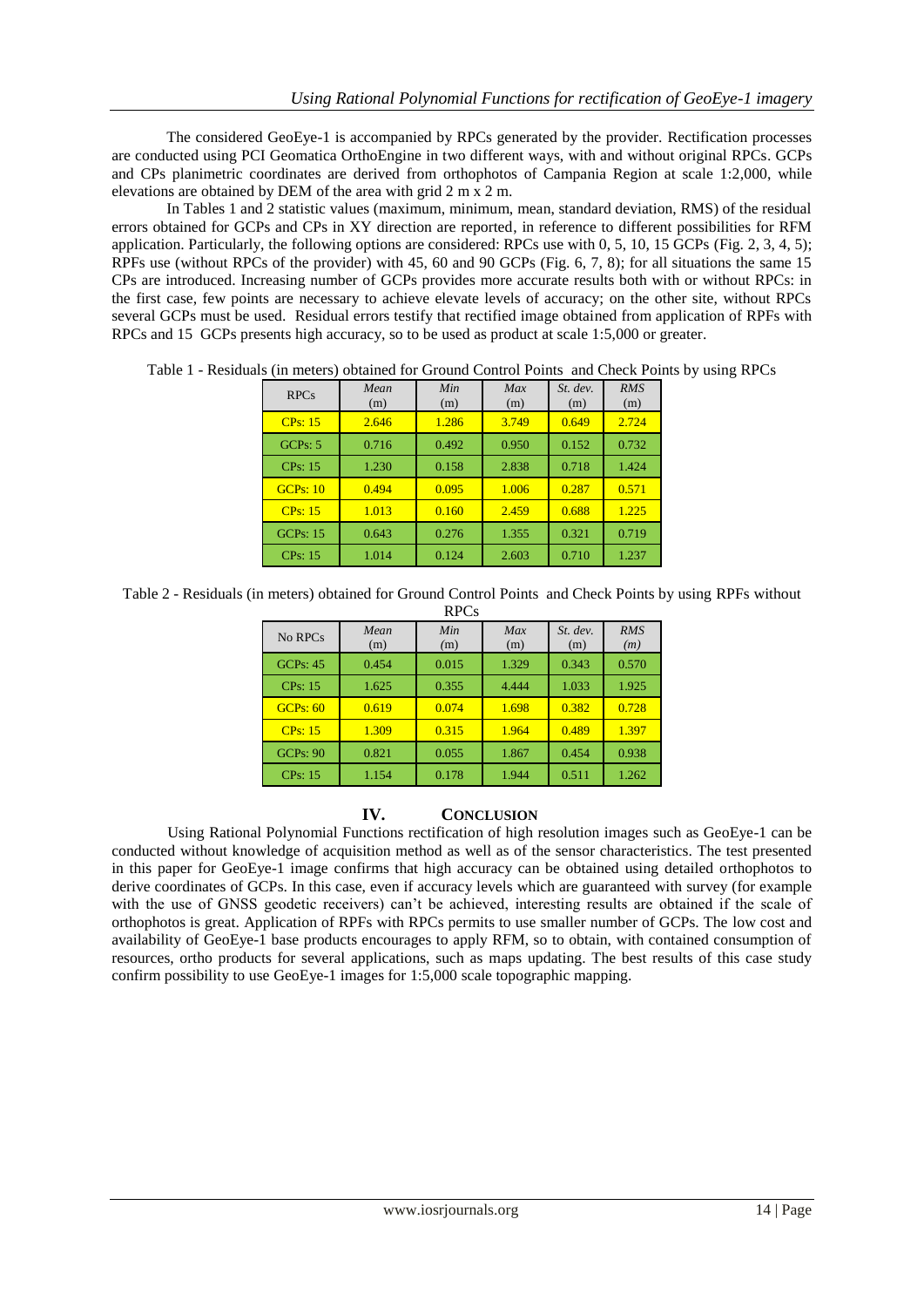

Fig. 2 - Rectification with RPCs and 15 CPs (in green)



Fig. 3 - Rectification with RPCs, 5 GCPs (in red) and 15 CPs (in green)



Fig. 4 - Rectification with RPCs, 10 GCPs (in red) and 15 CPs (in green)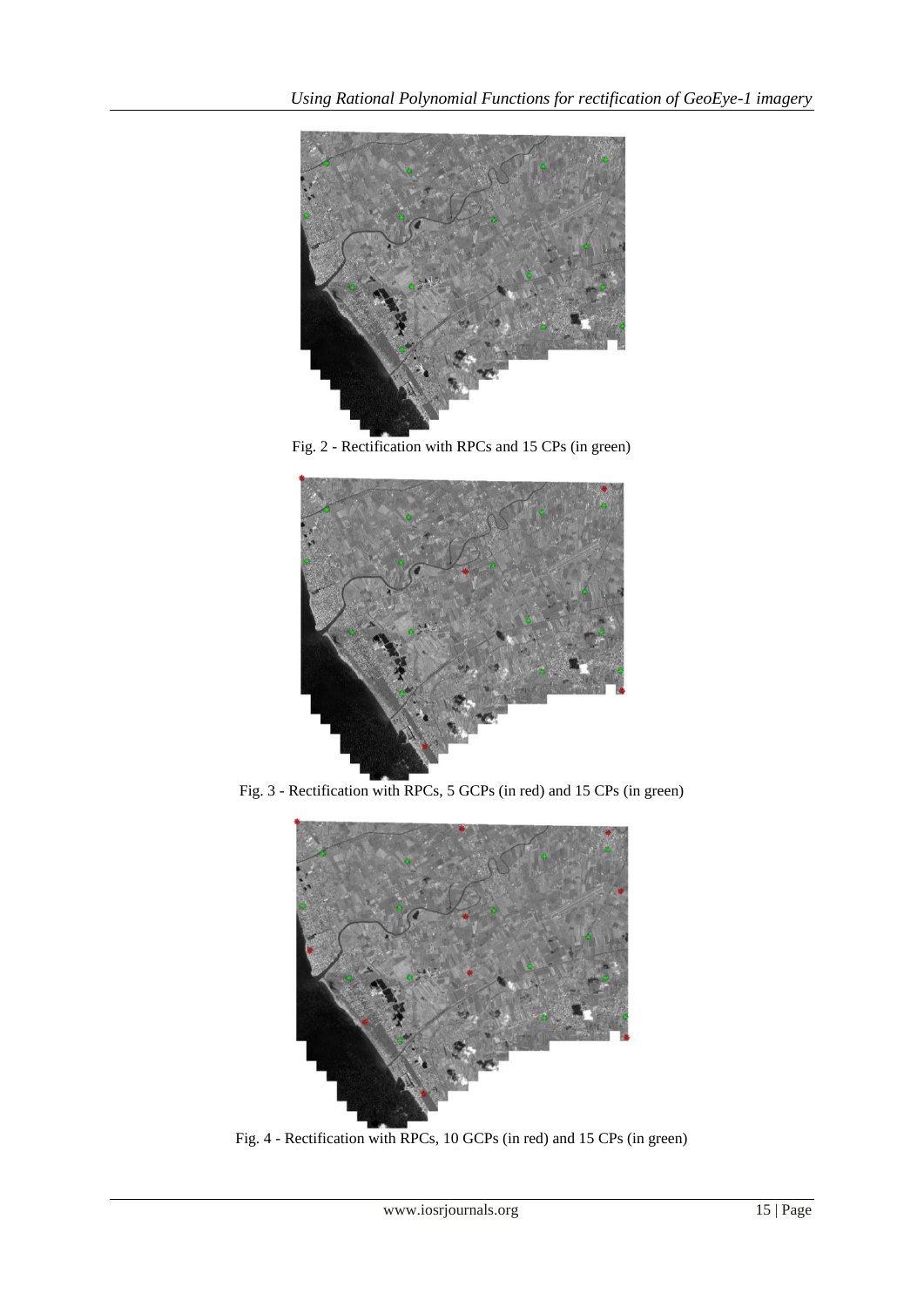

Fig. 5 - Rectification with RPCs, 15 GCPs (in red) and 15 CPs (in green)



Fig. 6 - Rectification without RPCs and with 45 GCPs (in red) and 15 CPs (in green)



Fig. 7 - Rectification without RPCs and with 60 GCPs (in red) and 15 CPs (in green)